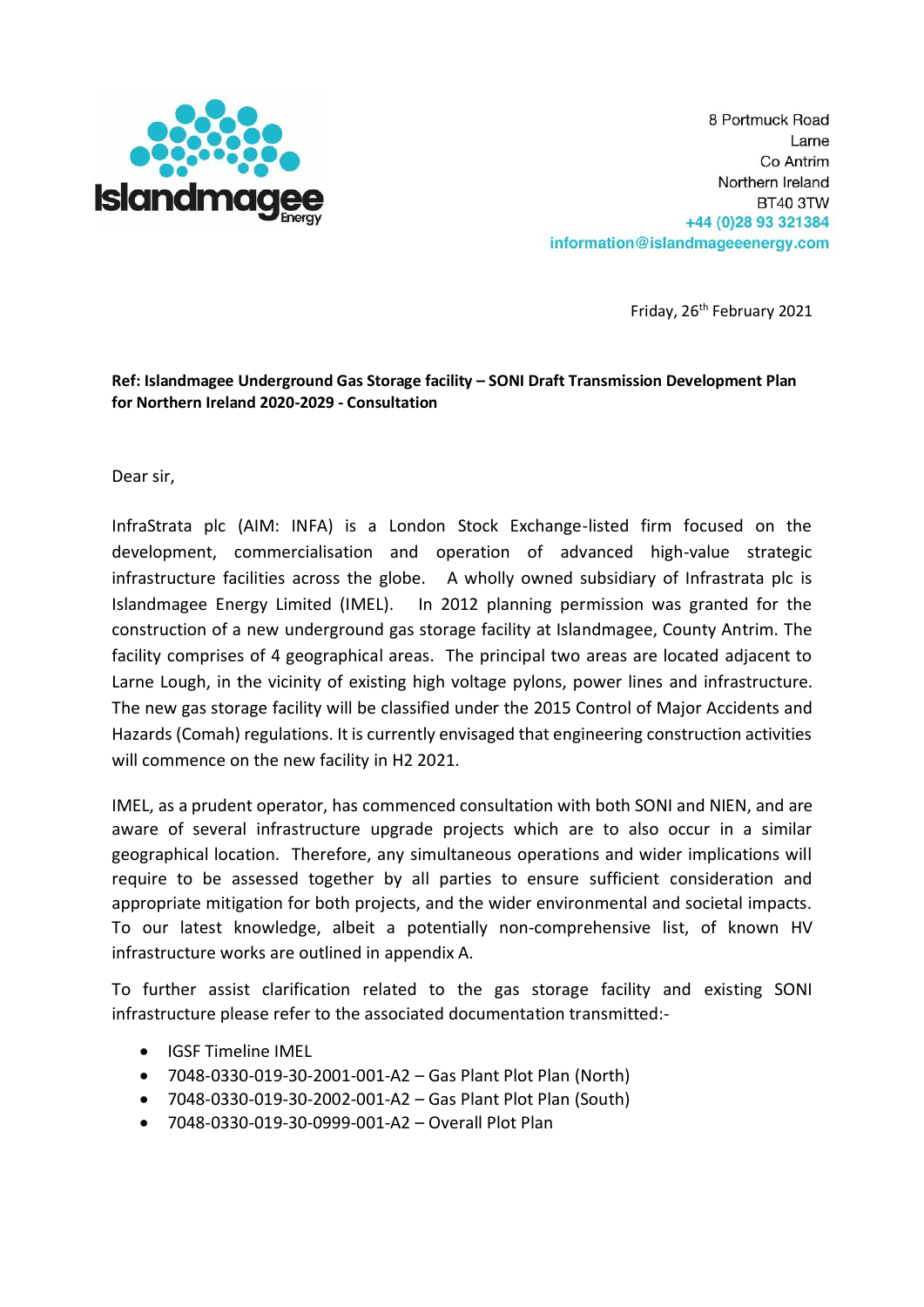

8 Portmuck Road Larne Co Antrim Northern Ireland **BT40 3TW** +44 (0) 28 93 321384 information@islandmageeenergy.com

Islandmagee Energy Ltd look forward to working in conjunction with SONI as our development and construction progress in 2021.

Yours faithfully,